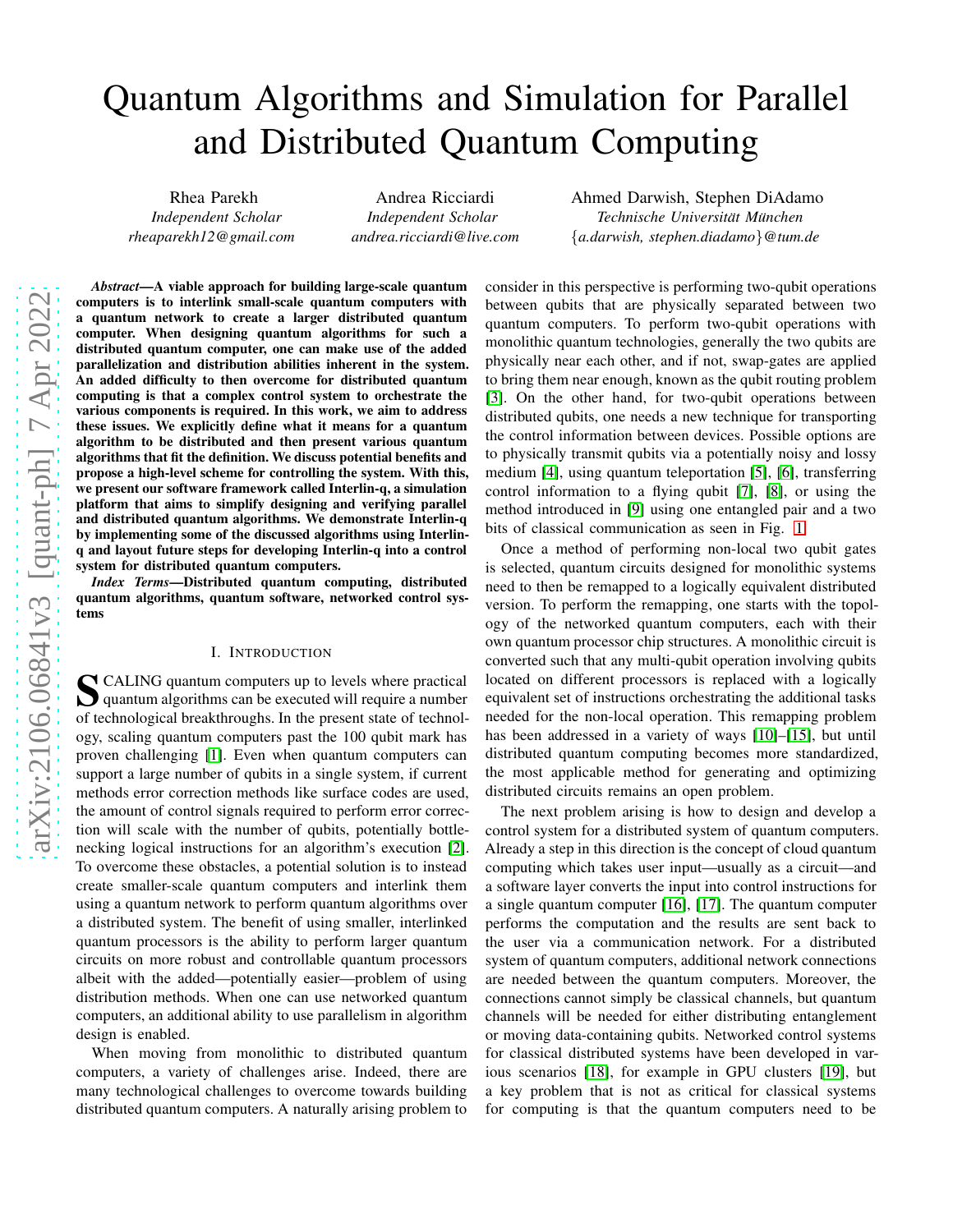

<span id="page-1-0"></span>Fig. 1. Circuit diagram for a non-local CNOT gate between  $|\psi_1\rangle$  and  $|\psi_2\rangle$ where (a) is the cat-entangler sequence and (b) the cat-disentangler sequence. The upper two qubits and the lower two qubits are physically separated between quantum computers.

highly time-synchronized to perform joint measurements, for one. It is therefore a unique problem to design networked control systems for distributed quantum computers. Proposals addressing such control systems are found in [\[10\]](#page-9-9), [\[20\]](#page-9-15).

Finally, once the ability to perform distributed quantum algorithms is enabled, one can then start to consider the various quantum algorithms that can benefit from being distributed and parallelized. Such examples have been considered such as of distributed Shor's algorithm [\[9\]](#page-9-8), Quantum Phase Estimation (QPE) [\[21\]](#page-9-16), and accelerated Variational Quantum Eigensolver (VQE) [\[10\]](#page-9-9). Further, a mathematical framework for expressing and analyzing distributed quantum algorithms has been developed in [\[22\]](#page-9-17). Now that the hardware technology is beginning to catch up with the theory, a relatively open field remains is to better understand what advantages—especially while considering the cost of execution—there really are to gain when moving into a distributed setting.

In this work, we investigate two angles for distributed quantum computing. We consider firstly a formalization of parallel and distributed quantum programs and consider a collection of quantum algorithms fitting this formalization. Next, we introduce a novel software simulation tool for simulating distributed quantum algorithms called Interlin-q. Interlin-q is a Python library built on top of QuNetSim [\[23\]](#page-10-0)—a quantum network simulator—which generates and simulates the control steps needed in an asynchronous setting to simulate distributed quantum algorithms. The overall goal of the platform is to provide a tool for validating algorithms for distributing quantum circuits and testing control systems. In addition, one can use Interlin-q to simulate parallel and distributed algorithms to then benchmark the approaches for their distribution and parallelization efficiency. In this work, we provide an overview of the software library in its current state and some demonstrations. Overall, interlinking quantum computers to perform distributed quantum algorithms will inevitably be an important part of quantum computing in the coming future. This work aims to shed light on the open problems and foreseeable benefits of distributed quantum computing, an increasingly important topic for the future of quantum computing.

#### II. MONOLITHIC TO DISTRIBUTED ALGORITHMS

To start our investigation of distributed quantum algorithms, we generalize the concept of mapping monolithic quantum

algorithms to distributed quantum programs and scheduling them for execution. Executing a distributed quantum algorithm on a distributed quantum computer has a general preparation and execution stages: 1) Allocate logical qubits within the network of quantum computers; 2) Remap circuits for the possibly distributed qubit assignment; 3) Generate a schedule for the control operations; 4) Distribute and execute the schedule; and 5) Merge the outputs. Some quantum algorithms, of which we investigate in the next section, have a particular structure that allows them to gain a large "horizontal" speedups when parallelized, where other quantum algorithms requiring many logical qubits can more readily be executed on nearer-term quantum computers via a distributed quantum computer. To model this staged process of preparation and execution, we start with a QPU structure as collection of integers  $Q = [q_1, ..., q_k]$  representing a network of k QPUs where each QPU *i* has  $q_i \in \mathbb{N}$  logical qubits. In this model, it is implied that the quantum network topology is completely connected entanglement units are created during runtime. With this, we define a quantum parallel program.

*Definition 1 (Parallel Program):* A program P is the instruction-set needed to perform a *monolithic* execution of a quantum circuit including the logical circuit and the number of times to repeat the execution of the circuit. A schedule  $S(i)$  is a mapping from an execution-round number i to sets of integers, where  $|S(i)|$  is always the number of QPUs in the network. The k-th set of  $S(i)$  represents the programs  $\mathcal{P}_i \subset \{P_j\}_{j=1}^n$ , where there are *n* programs total to run, executing at time i on QPU k where two distinct sets in  $S(i)$ are not necessarily disjoint. A collection of programs  $\{P_j\}_{j=1}^n$ , a function  $M: O^n \mapsto O$  for O the output of a program which acts as a central merging function, and a schedule form a parallel program  $P = \{\{P_1, ..., P_n\}, S(i), M\}.$ 

*Definition 2 (Distributed Program):* Given QPUs Q =  $[q_1, ..., q_k]$ , a distributed program dP is a program P where the circuit execution instructions of  $P$  are assigned to qubits from multiple distinct QPUs from Q. In this framework, it implies there exists an  $i$  where there are at least two distinct sets both containing P.

To generate  $P$ , the collection of programs and schedule, Algorithm [1](#page-2-0) is used. Input to Algorithm [1](#page-2-0) is 1) The specifications of the distributed quantum computers  $Q = [q_1, ..., q_n];$ 2) The circuit input to the program with width  $w$ , that is, the number of qubits simultaneously needed to run the circuit; 3) An algorithm  $A$  which takes  $Q$  as input and determines an allocation for  $w$  logical qubits or determines no allocation exists; 4) A collection of monolithic programs  $\{P_i\}_{i=1}^n$ . The output of the algorithm is a schedule for executing a distributed program  $\{\{dP_i\}_{i=1}^n$ ,  $S(i)$ ,  $M\}$ . In Fig. [2](#page-2-1) is a depiction of how such a system could perform.

*Example 1:* Let  $\{P_1, ..., P_{10}\}$  be a collection of programs that run circuits with width  $w = 4$  and  $Q = [10, 10]$ . If  $A$  is an algorithm that greedily allocates qubits, then the output of Algorithm [1](#page-2-0) is:  $S(0) = \{ \{1, 2, 3\}, \{3, 4, 5\} \},\$  $S(1) = \{\{6, 7, 8\}, \{8, 9, 10\}\}\$ and  $\{dP_1, ..., dP_{10}\}\$ , where  $dP_3$ and  $dP_8$  are distributed between the two QPUs and the other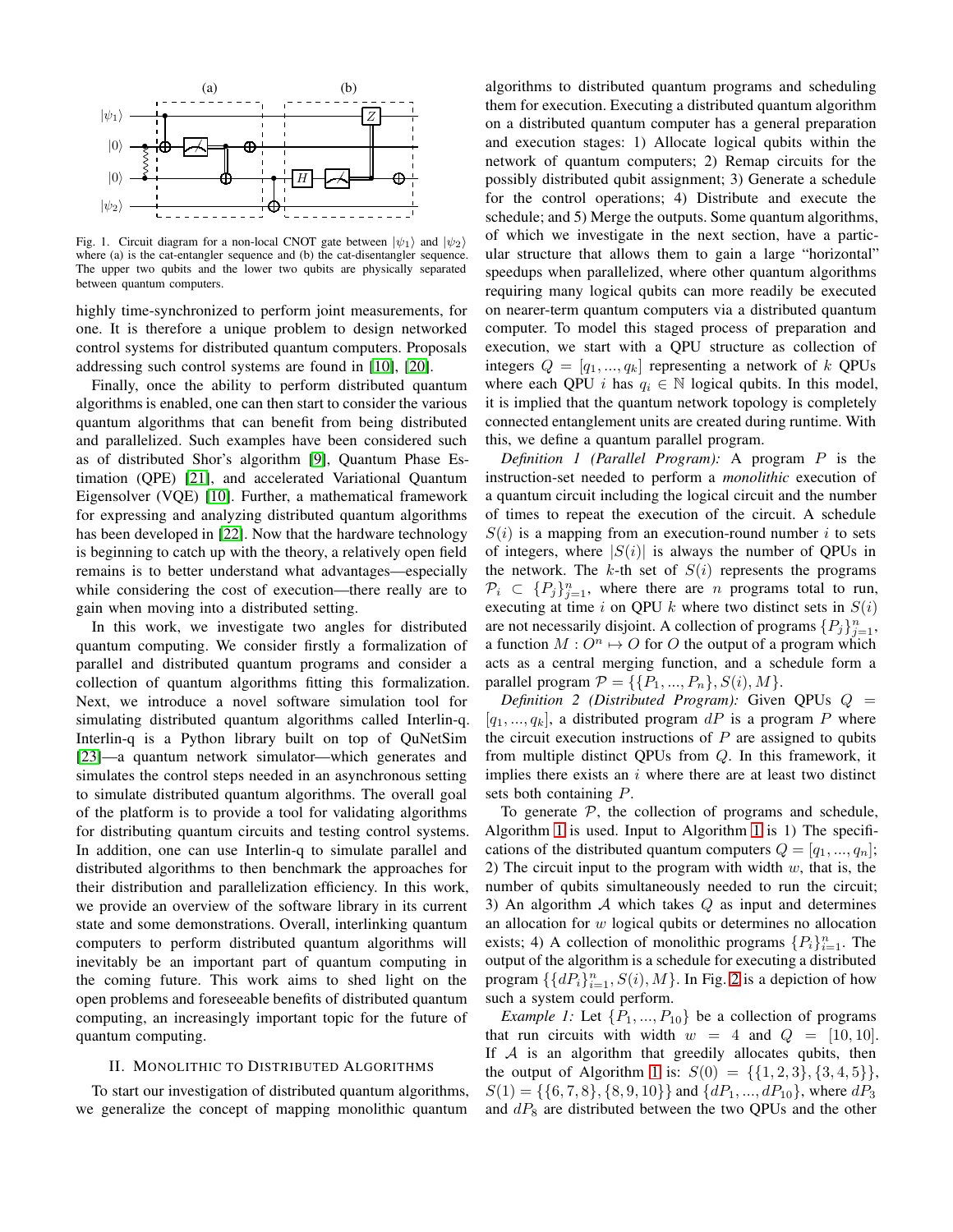

<span id="page-2-1"></span>Fig. 2. A depiction executing a parallel program. The system starts at time  $i = 0$ , loading the programs specified by  $S(i)$  to the respective QPUs until all  $r$  rounds are ran. The outputs of the distributed programs are accumulated in an output vector  $\hat{\gamma}$  during execution. Finally M maps the collection of n outputs  $\hat{\gamma}$  to a single output.

programs run monolithically.

Algorithm 1 Distributed Quantum Algorithm Scheduler

**Input:** QPUs  $Q = [q_1, q_2, ..., q_k]$ , w the circuit width, qubit allocation algorithm A, programs  $\{P_1, ..., P_n\}$ . Assume  $\forall i \leq$  $k, w \leq q_i.$ 

**Output:**  $\mathcal{P} = \{ \{dP_1, ..., dP_n\}, S(i) \}$ ,  $dP_j$  the distributed program for circuit execution j,  $S(i)$  the schedule for r rounds.

- 1:  $a \leftarrow 0; i \leftarrow 0; dP \leftarrow \{\}; A \leftarrow \{\};$
- 2: for circuit  $c \leq n$  do
- 3: Allocate w qubits within current  $Q$  with  $A$
- 4: if an allocation exists then
- 5:  $A \leftarrow$  allocation ⊳ Append the allocation to A
- 6: reduce the available qubits in  $Q$  based on allocation
- 7:  $a \leftarrow a + 1$
- 8: **else if** no allocation exists or  $c = n$  then
- 9: Use allocations A to distribute a circuits [\[10,](#page-9-9) Alg. 3]
- 10:  $dP \leftarrow$  Generate *a* distributed programs [\[10,](#page-9-9) Alg. 7]
- 11:  $S(i) \leftarrow \{c-a, ..., c\}$
- <span id="page-2-0"></span>12: Reset  $Q$ ;  $A \leftarrow \{\}$ ;  $a \leftarrow 0$ ;  $i \leftarrow i + 1$ ;

Iterative quantum algorithms mapped to this model and scheduled using Algorithm [1](#page-2-0) stand to face the same "horizontal speedup" as mentioned—a run-time speedup achieved by allocating more quantum processors to run in parallel. Influencing this speedup is the algorithm used to allocate qubits—  $A$  in Algorithm [1—](#page-2-0)for distributed processing. The choice of algorithm that solves this problem can come in a variety of flavors. For example, an allocation algorithm that simply chooses qubit allocations randomly will likely introduce more non-local gates, potentially diminishing potential speedups due to the needed additional logic, whereas one which considers the topology and connectivity of the quantum processor can minimize the number of non-local gates. Alternatively, [\[24\]](#page-10-1) addresses qubit allocation as to reduce the circuit width in a circuit using a technique called "circuit cutting" to run parts of a circuit independently and then uses classical postprocessing to combine outputs. Their algorithm further aims to minimize the classical post-processing overhead. One can use the technique to define parallel programs to then execute the overall circuit over a cluster of QPUs.

With an optimal allocation algorithm, the speedup of the parallelization for the algorithms we investigate is not found by a reduction in algorithm complexity, but from running multiple iterations of an algorithm simultaneously reducing the runtime of execution. This type of speedup is commonly defined as the ratio between the run-time of one process running an algorithm and the run-time of  $p$  parallel processes running a parallelized version [\[25\]](#page-10-2). We also note that in classical distributed computing, the concept known as Amdahl's law is used to predict the theoretical speedup [\[26\]](#page-10-3), [\[27\]](#page-10-4). The law predicts that eventually the communication latency between many processors will diminish the reduced runtime of parallel processing. Indeed this applies to distributed quantum computing as well, but still there are advantages to be gained as analyzed in [\[28\]](#page-10-5).

Future work will require a deeper investigation into how much of a horizontal speedup can be gained in the purely quantum setting and which parameters influence the speedup. One of the parameters that will play a large role will be as with classical distributed computing—the topology of the network, but indeed there are parameters that will exist only in the quantum setting for distributing algorithms. We plan to further investigate the affects of two such parameters: 1) The quality of created entanglement and 2) Entanglement distribution protocols; each of which will affect the performance of non-local control gates. If the entanglement generation rate is low—which could be the case when using deterministic entanglement generation (roughly in the  $\sim 100$  ms regime [\[29\]](#page-10-6))—then there could be long waiting times during execution. Moreover, when the quality of the entanglement is low (but high enough to be useful), many repetitions of the algorithm could be needed to produce meaningful results. A full investigation will be necessary especially for developing optimized distributed circuit compilation algorithms.

## <span id="page-2-2"></span>III. PARALLEL AND DISTRIBUTED QUANTUM **ALGORITHMS**

In this section we describe some examples of quantum algorithms that can be mapped to the parallelized model from the previous section, hence can benefit from horizontal speedup. The property that each of the following algorithms has in common is the quantum part of the algorithm can be split up across multiple QPUs to run in parallel and the classical outputs can then be merged to produce the same result as if the quantum part was instead ran iteratively. The types of algorithms use techniques like output counting or have linearly properties that distribute straightforwardly. We investigate some such examples and explore some of the expected benefits and disadvantages.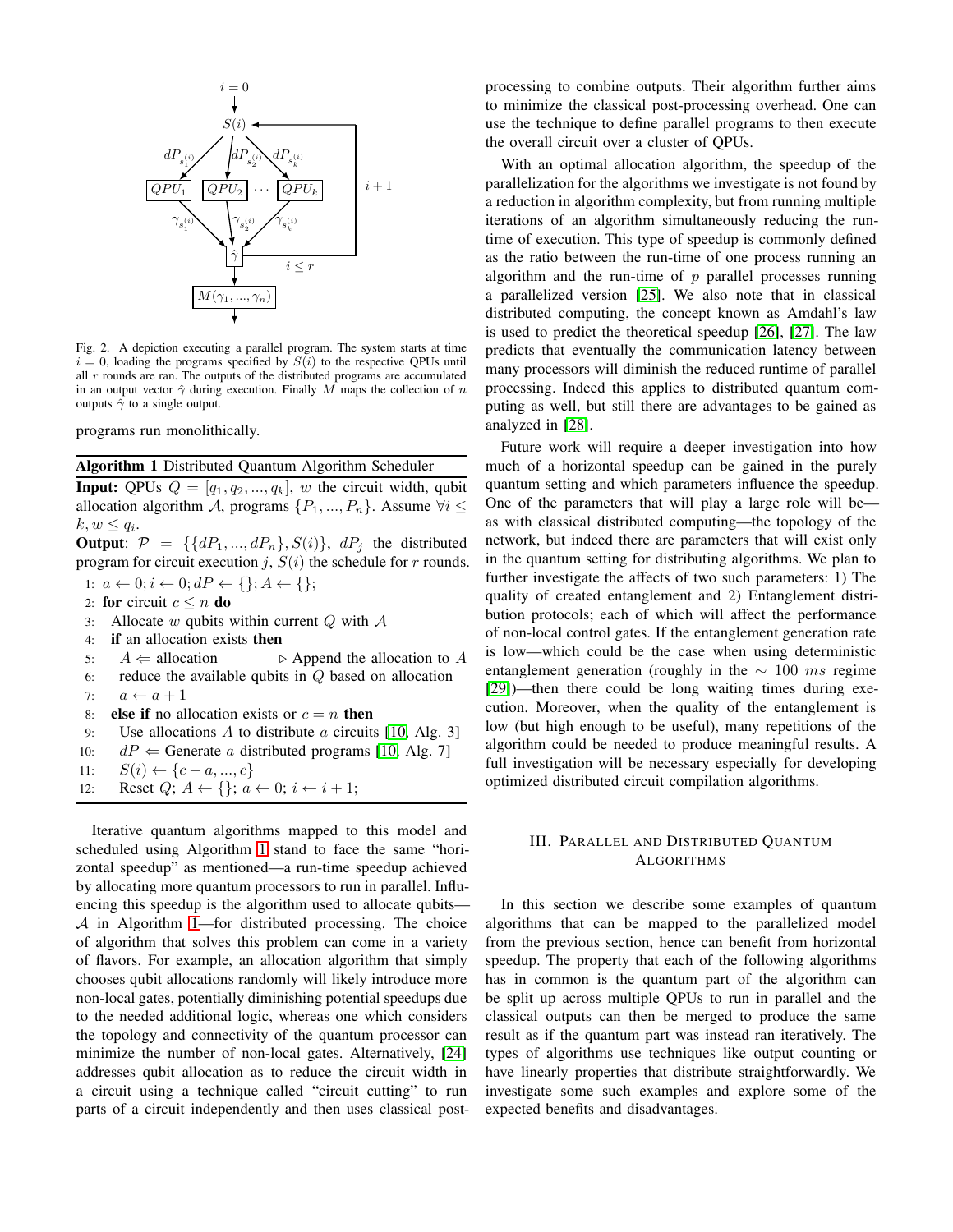#### *A. Variational Quantum Eigensolver*

Computing the eigenvalues of certain quantum operators can be challenging for classical computers due to the exponential scaling in the dimensions of the operators with the increase in the number of quantum states of the system. QPE allows one to compute such eigenvalues in a much more efficient manner, but requires a coherent fully-connected quantum computer to produce good estimates. Consequently, the Variational Quantum Eigensolver [\[30\]](#page-10-7) (VQE) was proposed as a low-depth alternative, using a hybrid model containing classical optimization and quantum computing. As per the name, VQE belongs to the family of Variational Quantum Algorithms (VQA) [\[31\]](#page-10-8), a group of hybrid algorithms that include a quantum circuit as a subroutine. VQE uses a classical computer to fine-tune the parameters of the "ansatz" preparation circuit. In VQE, by tuning the parameters to the ansatz circuit one can minimize an expectation value and use this as an estimate for the minimum eigenvalue. The algorithm is built on the fact that certain Hamiltonian operators can be decomposed into a polynomial number of terms of simpler Pauli operators. As a result, the evaluation of the expectation value of such Hamiltonians reduces to a linear combination of the expectation values of these simpler operators. With this, one can simply measure the different qubits as per the observables in each term to obtain the term's expectation value in constant time and then recombine to find an overall estimate.

In its standard form, VQE performs this in an iterative fashion, but it can benefit from using a cluster of quantum processors in two different ways. The general workflow would be to dispatch some terms as well as the respective parameters to each quantum processor, which would then compute the expectation value of the terms, and then the dispatching node would aggregate the results from each of the different processors. After carrying out the classical optimization step generating the new parameters for the ansatz, the dispatcher would then the new parameters to the quantum processors to repeat the process. The second advantage comes from the fact that the Hamiltonian governing a molecule requires more quantum systems to simulate as the complexity of the molecule increases. By using a cluster of interlinked quantum computers, one can simulate larger Hamiltonians using the interlinked smaller quantum computers. Indeed with an approximately 48 qubit Hamiltonian, it is predicted to be infeasible for a classical computer to simulate [\[32\]](#page-10-9), which could achievable with an interlinked cluster of existing quantum computers.

We now frame this algorithm in the setting of the previous section. For a Hamiltonian  $H = \sum_{i=1}^{n} c_i L_i$ , where each  $c_i \in \mathbb{R}$  and  $L_i \in \{I, \sigma_x, \sigma_y, \sigma_z\}^{\overline{\otimes w}}$  is a tensor product of  $w$  Pauli matrices (or identity), we can form a collection of programs  $\{P_i\}_{i=1}^n$  where each  $P_i$  is the combined w width ansatz preparation circuit, generating  $|\psi_i\rangle$  for the jth iteration, prepended before the respective circuit for  $L_i$  with N repetitions. The merging function  $M$  is simply to reassemble the linear combination, where  $M$  applies the respective the coefficient  $c_i$ , computing the estimate for  $\sum_{i=1}^n c_i \overline{\langle \psi_j | L_i | \psi_j \rangle}$ . This type of paralellization has been investigated in depth in [\[33\]](#page-10-10), showing up to a 100-fold improvement in algorithm execution efficiency in experiment in comparison to iterative methods. Indeed many variational quantum algorithms have this same structure [\[31\]](#page-10-8), [\[33\]](#page-10-10) and can be parallelized in a similar fashion, making it more feasible for executing the class of algorithms on near-term devices.

## *B. Low-Depth Quantum Amplitude Estimation*

Already considered in 2002 by Bassard et al. [\[34\]](#page-10-11), Quantum Amplitude Estimation (QAE) remains one of the fundamental algorithms for quantum computing, as it adds, for one, a significant performance speed-up for Monte-Carlo methods [\[35\]](#page-10-12). An issue to overcome in order to use QAE with near-term quantum computers is to greatly limit the circuit depth. In its original form, QAE uses a combination of QPE and Grover's search [\[36\]](#page-10-13), where QPE, with no additional assumptions, uses circuits that deepen proportionally to the inverse of the precision [\[34\]](#page-10-11). Moreover, QPE requires an application of the inverse-QFT algorithm requiring a highdepth and highly-connected quantum processor. To overcome these issues, proposals for low-depth, QFT-free QAE have been proposed [\[37\]](#page-10-14)–[\[39\]](#page-10-15).

From these approaches, we focus on the algorithm called the "Power Law Amplitude Estimation" (PLAE) algorithm proposed in [\[38,](#page-10-16) Algorithm 2.1]. PLAE works by using a maximum likelihood estimation routine where for each number of queries  $m_k \in \mathcal{K} \equiv \{ \lfloor k^{(1-\beta)/2\beta} \rfloor : k \leq K \}$ —with  $K$  bounded above by a constant that grows depending on the desired accuracy and  $\beta \in (0, 1]$ —a circuit making  $m_k$ sequential oracle calls is executed on a quantum computer. For each  $m_k$ , the circuit making  $m_k$  queries executes N times, measuring the output of a single qubit, essentially performing tomography. Once all of the  $K$  circuits execute, a Bayesian update step is performed iteratively on the  $K$  statistics outputs.

In the framework of the previous section, there is a clear parallelization to make for this problem. We can define a program  $P_k$  for each  $k \leq K$  to be the oracle circuit of width w with  $m_k$  oracle queries and N repetitions. The output  $\gamma_k$  of  $P_k$ is the accumulated statistics of performing  $m_k$  oracle queries. The Bayesian update task is used for the merging function M. Once all  $\{\gamma_k\}_{k=1}^K$  are collected, a phase estimate is made based on the original algorithm. In this way, one can split the load of executing the  $K$  circuits across multiple quantum computers, thereby gaining a horizontal speedup. A further parallelization that can be made is to duplicate programs  $P_k$  on multiple QPUs, using the same oracle query but dividing the number of circuit repetitions across the QPUs to then merge the counting statistics for each oracle type. Algorithms using Bayesian update methods via counting as with this version of QAE have been proposed in other modified quantum algorithms [\[40\]](#page-10-17), and further investigation for this algorithm class could prove fruitful.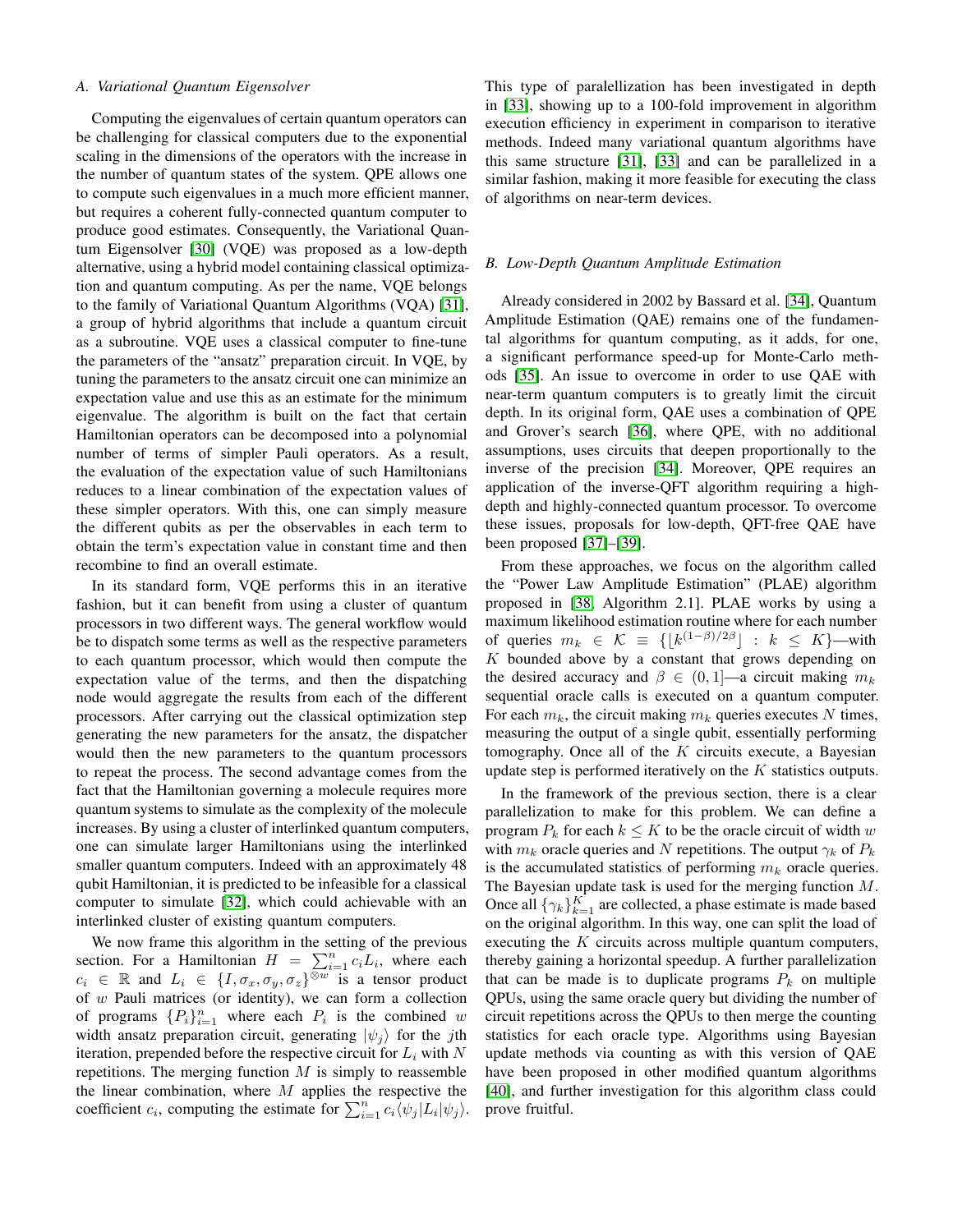#### *C. Quantum* k*-Means Clustering*

Clustering data into groups based on the properties of the data can be used to find correlations between the data features. k-Means clustering is an unsupervised machine learning algorithms used to perform such clustering  $[41]$ . The k-Means algorithm takes as input a collection of unlabeled data, or feature vectors, and outputs  $k$  clusters, where in each cluster are the data points that minimize the distance to a computed centroid point. The algorithm runs for a number of iterations, improving the centroid locations in order to minimize the average distance between the points in the cluster at each step. A distance metric is used to determine how far apart two data points are from each other. Classically, the usual method for measuring the distance is to simply take the Euclidean distance. For feature vectors of length  $N$ , computing Euclidean distance requires  $O(N)$  steps. Using the quantum encoding known as amplitude encoding, one can encode N length vectors into  $O(\log_2 N)$  qubits, an exponential decrease for encoding, assuming one can load quantum states into a quantum random access memory [\[42\]](#page-10-19). With this encoding, one can perform a swap test to compute an estimate for the Euclidean distance between two feature vectors. The swap test performs proportionally to the number of qubits used in the encoding, and can lead to—in theory—an exponential decrease in the number of operations used to compute distance. Quantum  $k$ -means clustering is especially interesting as it is suitable for near-term quantum devices [\[43\]](#page-10-20), [\[44\]](#page-10-21).

Because each feature vector is compared to each of the  $k$ clusters based on the algorithm of  $[41]$ , n distance estimates are made for each of the  $k$  centroids. To parallelize this we can consider programs  $\{P_{ij}\}_{i=1,j=1}^{n,k}$  where each program computes the distance between feature vector  $i$  and centroid j. The circuit for each  $P_{ij}$  is the one described in [\[45\]](#page-10-22), which loads two feature vectors using amplitude encoding and an additional ancilla qubit for performing the swap test. The merging function M collects the outputs of  $i \cdot j$  programs grouping the circuit outputs in i vectors of length  $j$  such that the closest centroid can be determined. With this, one can then update the centroid positions classically and repeat the process until convergence is reached, or a maximum number of iterations are performed.

For a purely parallel version of  $k$ -Means clustering, the horizontal speedup will scale linearly according to the number of quantum processors until the scale of connectivity comes into play according to Amdahl's law. When moving to the distributed setting, where the number of features cannot be encoded in a single QPU, it becomes important for determining the overall run time to consider how the classical data is encoded in the quantum computer. Indeed depending on how one performs encoding it could be that no quantum advantage is achieved for clustering [\[46\]](#page-10-23). If a standard quantum state preparation algorithm is used to perform amplitude encoding across a distributed system of quantum computers, then an exponential number of control gates will be used for state preparation with the number of features, but only a logarith-



<span id="page-4-0"></span>Fig. 3. The architecture used in Interlin-q: The client (a) constructs a circuit input designed for a monolithic quantum computer and sends it to the controller (b). The controller remaps the circuit for the pre-defined but arbitrary distributed system and generated the execution schedule. Once complete, the respective control instructions are to the quantum computers in (c). The quantum computers execute the schedule and send the results back to the controller who processes the results to send back to the client.

mic number of control gates for performing the swap-test. Alternatively with an angle encoding, only a linear number of control gates are needed for state preparation, but also a linear number of control gates for the swap test, hence no quantum advantage. Moreover, the more control gates needed across a distributed system will result in more classical communication and entanglement generation. The full affect of quantum state preparation across distributed systems will be of interest for future work, especially adapting novel preparation methods as in [\[47\]](#page-10-24) for distributed systems.

### IV. THE INTERLIN-Q SIMULATION FRAMEWORK

In this section, we introduce our novel distributed quantum algorithm simulation framework Interlin-q. Interlin-q is a Python framework allowing the simulation of networked quantum computers executing a quantum algorithm distributed over a user-specified topology. The goal of Interlin-q is not to perform high-performance computing, but rather to test and verify the necessary steps of distributing circuits and generating control instructions. The tool is meant for validating these tasks by executing them in this simulated environment and collecting the various statistics regarding the quantity of resources. We begin by summarizing the architecture of Interlin-q and explain its inner-workings. In the next section review demonstrations.

#### *A. Design Principles*

The simulated architecture of Interlin-q consists of three types of network nodes: The client node, the controller node, and the computing node. In Fig. [3](#page-4-0) is a depiction of the assumed architecture of Interlin-q. We base the design principles of Interlin-q on these node types, as a distributed quantum system will likely follow such an architecture. The responsibilities of each node type are as follows:

Client Node: The client is a user terminal node where the user of the system inputs the program information in a similar way as described in the previous section. A monolithic circuit is specified along with the merging function. This information is then passed forward to the controller node which continues the execution process. Once execution is complete, the controller node returns the results of the program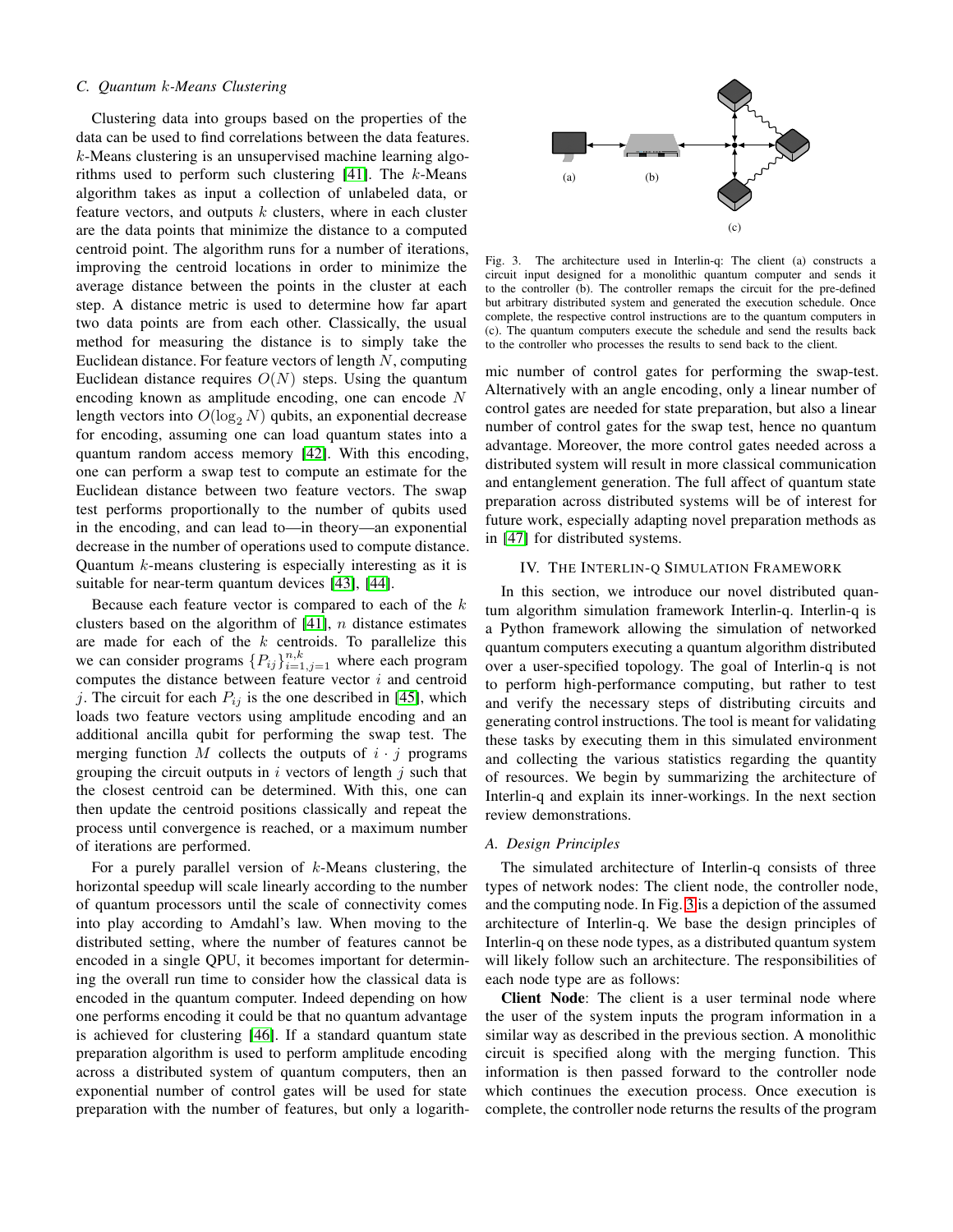after performing the merging function to the client node. This isolation of the client node removes the need for the user of the system to know the underlying architecture of the distributed quantum computer.

Controller Node: The controller node is the conductor which orchestrates the distributed system of quantum computers. It is aware of the distributed topology and the quantum processor architecture of each node in the network and therefore can define allocations for qubits for circuit execution. Once the program information from the client node is provided, the controller node can perform Alg. [1](#page-2-0) to prepare for execution and awaits outputs from each program. Once outputs are received, the controller merges the results accordingly and responds to the client node.

Computing Nodes: The computing nodes execute quantum algorithms based on the instructions provided by the controller node. A computing node has the ability to prepare and perform logical operations on qubits, store qubits and shared EPR pairs, and also perform any classical post-processing. Computing nodes further can communicate with other computing nodes in the network to share EPR pairs or transmit classical information. Computing nodes are networked via both a classical network for transmitting purely classical data and a quantum network for generating entanglement amongst themselves. Networked computing nodes also share a synchronized clock in order to maintain synchronization, important for two qubit operations and joint measurements. Once execution is complete, the measurement results are sent back to controller node.

#### *B. Simulated Setup and Preprocessing*

To implement these design principles, Interlin-q has Python classes to represent the controller and client nodes specified in the previous subsection where the client node is assumed the to be the user of Interlin-q. Further, abstractions of circuits are developed for automatic circuit remapping. To create the simulated distributed computing environment, the user firstly initializes the computing nodes and a controller node. The network is initialized and configured using QuNetSim, thereby defining network nodes and topology. In its current state, Interlin-q will assume that the computing node form a complete network and that each is connected to the controller node. Because of this, Interlin-q has a built-in function for generating the network where future work involves allowing for various network topologies.

To initialize a computing node using the respective class, one specifies the number of qubits and optionally the duration of the various quantum gates, or gate times, for the gates that computing node supports. The latter is especially useful when connecting a network of quantum computers each realized using different qubit technologies, for example connecting one QPU based on superconducting with one using trapped ions, where the two technologies differing greatly in gate times. With known gate times, precise algorithm execution schedules can be generated [\[10\]](#page-9-9). Within Interlin-q is a simulated synchronized clock. Each of the computing nodes share a singleton clock object and function such that for each tick of the clock, depending on the execution time of their instruction, perform a specific operation. The set of instructions is generated dependent on the gate times. The computing nodes and the nodes and their qubits are assigned unique IDs to be used for circuit creation.

A controller node is also initialized by the user and the collection of computing nodes is passed as an initialization parameter to the controller. To create a simulation, a user generates a monolithic circuit as a parameter to give to the controller where built-in to Interlin-q is a feature to remap it to the distributed computing nodes. In the current state of development of Interlin-q, a custom circuit class is used to both enable the distribution of the circuit but also to simplify user input process. The circuit model we used is composed of qubits and layers, the standard circuit model for quantum computing. To create a circuit in Interlin-q, a user, acting as the client node, specifies the gates for circuit qubit by qubit. Once the circuit object is created, it is passed to the controller and then automatically distributed based on the network of computing nodes. Built-in to the controller node is the conversion of the circuit model to a layered model, where a new layer is created for each  $i \leq w$  where w is the longest sequence of gates in the circuit. With the layering generated, the controller performs an algorithm equivalent to [\[10,](#page-9-9) Alg. 3]. To summarize the referenced algorithm, Interlin-q processes the circuit layers one by one and determines if any of the gates are distributed across distinct QPUs. If found, the necessary logic to create an equivalent distributed circuit is filled. This is done repeatedly until all non-local control gates are generated, forming an equivalent distributed circuit.

With the now remapped circuit, the controller node generates an execution schedule, creating the instructions to distribute to send to each computing node. To generate the list of control operation, an equivalent algorithm to [\[10,](#page-9-9) Alg. 7] is implemented. For each gate in the remapped circuit, the algorithm maps it to a logical instruction, including any gate parameters, and also marks the control instruction with a timestamp. In practice, the networked QPUs would use a reference clock to execute instructions to maintain the needed synchrony for distributed instructions. This logic is simulated in Interlin-q using a custom shared clock class. The collection of control instructions are given an integer timestamp so that during execution the multi-threaded simulation performs according to the control instruction order. To complete the preprocessing stage, the controller completes the generation of the execution schedules according with Alg. [1](#page-2-0) and transmits a broadcast message to the computing nodes.

#### *C. Execution*

Execution begins when the controller node broadcasts the instruction sets to the computation nodes. Because Interlin-q is built on QuNetSim, the simulated environment runs multithreaded, each node in the network running in its own thread. The computation nodes therefore await control messages to perform their tasks. Once the specific scheduling message is received by the computing nodes, they begin carrying out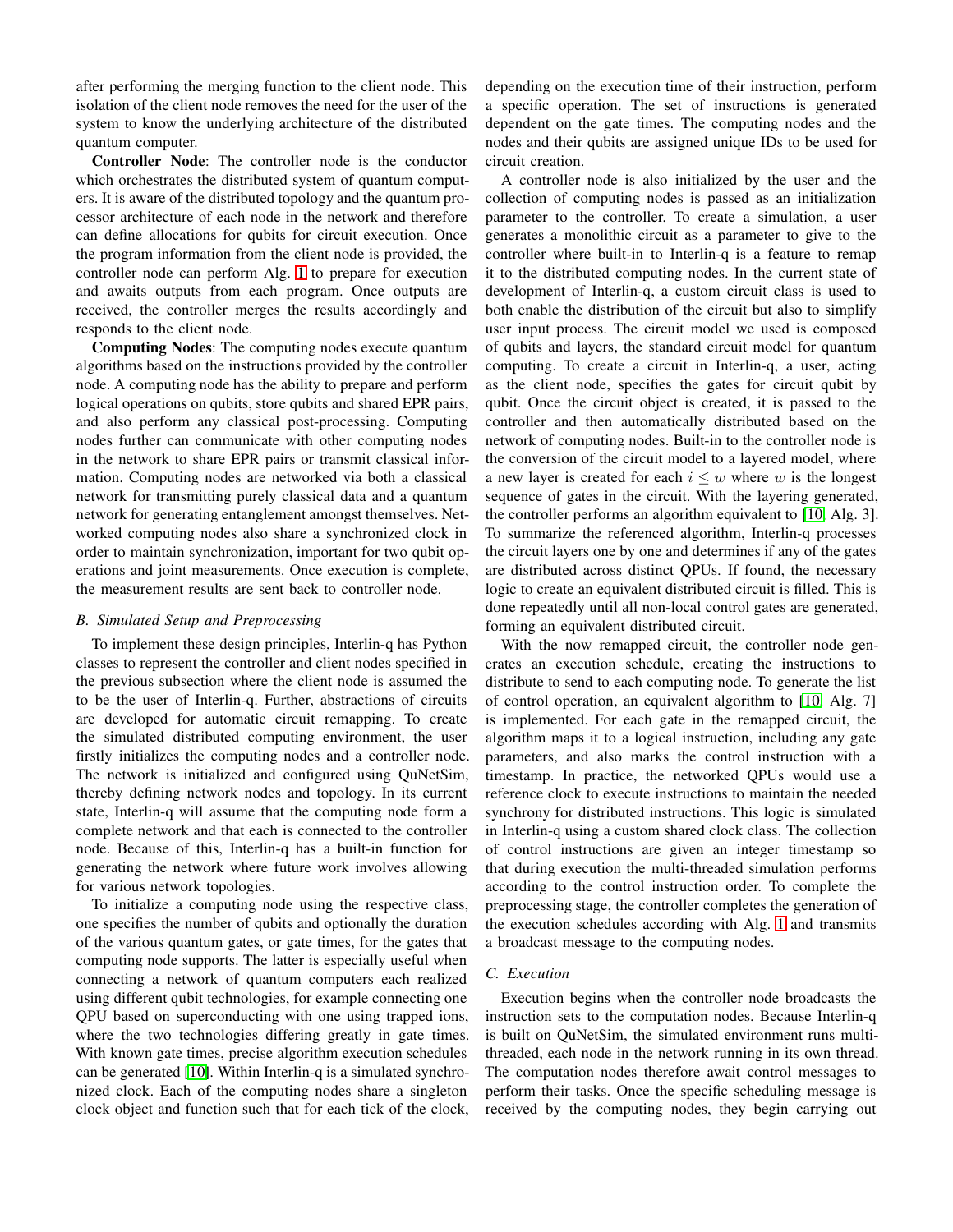the instructions chronologically depending on the timestamp of the instructions. An instruction is either completely local or can be non-local. A non-local instruction is performed according to Fig. [1,](#page-1-0) where entanglement is generated between two computing nodes and used to transmit control information. The schedule will be such that at the same time instance one node will wait for an EPR pair to arrive followed by a classical bit, performing their part of the cat-entangler while the other will send the EPR pair, measure their half and send the results onward. Once the instructions are all carried out by each computing node, the time moves forward by one unit. In reality, this clock will be independent of computing nodes, and gate times will known such that precise time schedules can be generated. When the set of instructions is completed, the computing nodes transmit their measurement outcomes back to the controller and receive a new set of instructions if there are more to receive, otherwise the controller proceeds to merge the outputs and can output the results to the simulation.

#### *D. Related Platforms*

Related to this project are platforms that use batched circuit execution in a parallelized system. As far as we know, the only such example publicly available is part of the Qiskit Runtime Services offered by IBM called "circuit-runner" [\[48\]](#page-10-25). The circuit-runner service takes as input a collection of unoptimized, pre-compiled quantum circuits and sends them to the IBM cloud service to be executed on their network of quantum computers and simulators. Once arrived, the circuits are optimized and complied online, and executed on the selected hardware backend. Once execution is complete the output information for the circuits such as measurement results, duration, and more is sent back to the user. This sequence of steps for executing batch circuits is much like in the steps for how one uses Interlin-q. Indeed, behind the scenes, IBM's circuit-runner service could be using distributed quantum computing when it becomes available and run much like the structure Interlin-q is built on. In terms of using circuit-runner for running parallelized quantum circuits, one could in fact make use of the paradigms introduced in Section [III.](#page-2-2) Where Interlin-q differs is that it opens the "black-box" into how the quantum computers are interacting behind the scenes. By  $_2 \# \overline{QuNetsim}$  Components adding a simulated quantum network, a user can investigate precisely how a networked quantum computer executes a distributed quantum program.

Interlin-q is build on top of the quantum network simulator QuNetSim [\[23\]](#page-10-0) mainly due to its real time simulation design. <br>  $\frac{1}{8}$  # Initializing network objects Indeed other quantum network simulators exist, but are built  $\frac{1}{2}$  network = Network.get\_instance() more towards simulating the hardware properties of quantum  $\frac{1}{11}$  controller\_host = ControllerHost( networks rather than a focus on application development. Other than QuNetSim, another viable quantum network sim-United than Quiversinity, another viable quantum increasing  $\frac{14}{4}$  ( $\frac{14}{4}$  Cre time, the key differences which are detailed in [\[23\]](#page-10-0). We focus <sup>16</sup> on real time simulators because of the key design principle of Interlin-q which is the shared clock. The shared clock controls the execution of each thread executing instructions,  $\frac{20}{1}$   $\frac{1}{4}$  s which is more aligned with a distributed quantum system,<sup>22</sup> controller\_host.start()

rather than knowing the execution schedule ahead of time as discrete-event simulators do, such as in NetSquid [\[50\]](#page-10-27) and SeQUeNCe [\[51\]](#page-10-28). Indeed, using such discrete-event based simulators for benchmarking would be a valuable extension of Interlin-q, but our current focus is on verification of distributed quantum algorithms and estimating their resources.

## V. DEMONSTRATIONS

To demonstrate the current abilities of Interlin-q, in this section we review some demonstrations and the full source code of the project can be found at [\[52\]](#page-10-29). To begin, we will go through an example of distributed quantum phase estimation making use of Interlin-q's built in distribution mapping. Next, we review an example of a parallelized version of VQE.

#### *A. Distributed Quantum Phase Estimation*

In this example, we demonstrate a version distributed QPE using the circuit configuration as depicted in Fig. [4.](#page-6-0) In this simulated architecture, we place the measurement qubits on one quantum computer (the upper portion of the circuit), and the qubit whose phase to estimate on another (the lower portion). In this case, the control unitary gates, since they are non-local, will need additional instructions added in order to perform them correctly. In this example, we see we just need to build the circuit as it is depicted, and Interlin-q will then perform the circuit remapping and carry out the execution of the instructions.



<span id="page-6-0"></span>Fig. 4. Circuit diagram for QPE with unitary operation  $U$  for this example.

To start the example, we import the necessary libraries and initialize the configuration:

```
import numpy as np
 from qunetsim.components import Network
 from qunetsim.backends import EQSNBackend
  5 # Interlin−q Components
  from interlinq import ControllerHost, Circuit,
       ComputingHost, Constants, Qubit
0 network.start()
          host_id="controller"
      backend=EQSNBackend()
15 # Create a network of distributed QPUs
 computing\_hosts, q\_map = controller\_host \setminus.create distributed network(
       num_computing_hosts=2,
    num_qubits_per_host=3
21 # Start the controller and create the network
```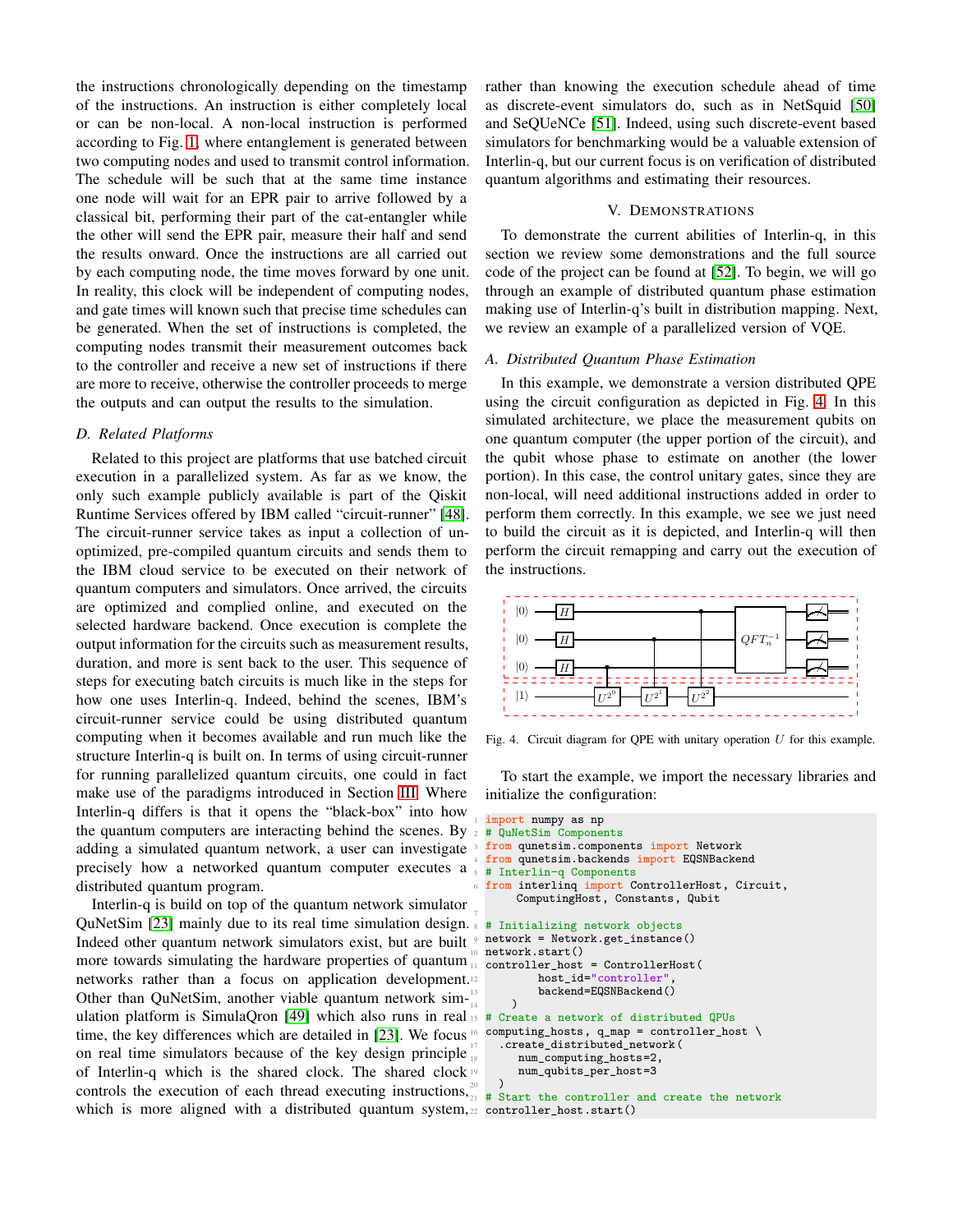<sup>23</sup> network.add\_host(controller\_host)

<sup>24</sup> network.add\_hosts(computing\_hosts)

We make use of QuNetSim's network object and add the controller and computing nodes to the network. The create\_distributed\_network ControllerHost method will generate a completely connected network topology and in this case specifically, with two ComputingHosts each with three qubits. The next step is to define the protocol logic for each of the network nodes:

def computing\_host\_protocol(host):

```
2 \cdots \cdots \cdotsProtocol for the computing host
4 """"
      host.receive schedule()
      6 host.send_results()
7
8 def controller_host_protocol(host, q_map, input_gate):
9 "" ""
10 Protocol for the controller host
1112 # Generate the circuit for QPE
13 circuit = qpe_circuit(q_map, input_gate)
14 host.generate_and_send_schedules(circuit)
15 # Block until measurement results arrive
16 host.receive_results()
17 meas_results = host.results["QPU_1"]["val"]
18 output = [0] * 319 print(results)
20 for qubit in meas_results.keys():
21 output[int(qubit[−1])] = meas_results[qubit]
22 decimal_value = 023 output.reverse()
24 for i, bit in enumerate(output):
25 decimal_value += ((2 ∗∗ i) ∗ bit)
26 phase = decimal_value / 8<br>
27 print("The estimated phase
      print("The estimated phase is <math>{0}".format(phase))
```
The actions of the computing host generally have the same structure which is to await their instructions from the controller and then to send the measurement results back to the controller. The controller on the other hand takes as input the network topology (assumed to be completely connected) and a unitary in which to use for the phase estimation step. The controller uses the information to then generate the circuit, generate control instructions, and then sends it to the computing nodes, awaiting the measurement results to perform the postprocessing step. To generate the circuit:

```
def phase_gate(theta):
      return np.array([[1, 0], [0, np.exp(1j * theta)]])
3
4 def quantum_phase_estimation_circuit(q_map,
       client_input_gate):
5 """"
      Returns the monolithic circuit for quantum phase
       estimation algorithm
7 """"
      phase_qubit = Qubit(computing_host_id='QPU_0', q_id=q_map['QPU_0'][0])
      phase_qubit.single(Operation.X)
10 meas_qubits = \overline{1}11
12 for q_id in q_map['QPU_1']:<br>
q = Qubit(computing hos
          q =Qubit(computing_host_id='QPU_1', q_id=q_id)
14 q.single(Operation.H)
15 meas_qubits.append(q)
16 for i, q in enumerate (meas_qubits):
17 for _in range(2 ** i):<br>\frac{1}{18} a.two qubit(0 perati
               q.two_qubit(Operation.CUSTOM_CONTROLLED,
       phase_qubit, client_input_gate)
19 # Inverse Fourier Transform
```


<span id="page-7-0"></span>Fig. 5. The number of operations required to perform quantum phase estimation on one qubit with varying level of precision when using a distributed system of two QPUs.

```
20 meas_qubits.reverse()
21 for i, q in enumerate(meas_qubits):
22 for j, q2 in enumerate (meas_qubits[:i]):
23 q2.two_qubit(Operation.CUSTOM_CONTROLLED, q,
      phase_gate(−np.pi ∗ (2 ∗∗ j) / (2 ∗∗ i)))
24 q.single(gate=Operation.H)<br>
25 # Measure the qubits
     # Measure the qubits
26 for q in meas_qubits:
27 q.measure()
28 return Circuit(q_map, qubits=meas_qubits +
29 [phase_qubit])
```
Finally, to begin execution and wait for results:

```
# For phase = 1/3input_gate = np.array([1, 0],[0, np.exp(1j * 2 * np.pi / 3)]\sim 5 \sim 1)
 6 t1 = controller_host.run_protocol(
     controller_host_protocol,
     8 (q_map, input_gate))
9 computing_hosts[0].run_protocol(computing_host_protocol)
 10 computing_hosts[1].run_protocol(computing_host_protocol)
 t1.join()network.stop(True)
```
Since the backend simulator we selected, EQSN, is noiseless simulator, we need just use one shot to get an estimate of the phase. The output in this case is: The estimated phase is 0.375 as expected for a 3 bit estimation. In this simulation, we can gather statistics about how much communication is involved in the network to execute the algorithm. For the example, we have used 3 measurement qubits, but by changing the parameter num\_qubits\_per\_host, we can adjust the number of measurement qubits. In Fig. [5,](#page-7-0) we plot the number of total operations needed, including the number of gates, entanglement generation, and classical communication between the nodes to execute the algorithm, comparing a monolithic version to a distributed version when the measurement qubits are separated as in Fig. [4.](#page-6-0) In this case, many control operations can be performed via small amounts of classical communication and entanglement because the control information for each measurement qubit the for non-local gates can be transferred using one EPR pair and two classical messages.

#### *B. Parallel Ground-State Estimation of* H<sup>2</sup>

To demonstrate the current parallelization abilities of Interlin-q, we review a demonstration simulation of estimating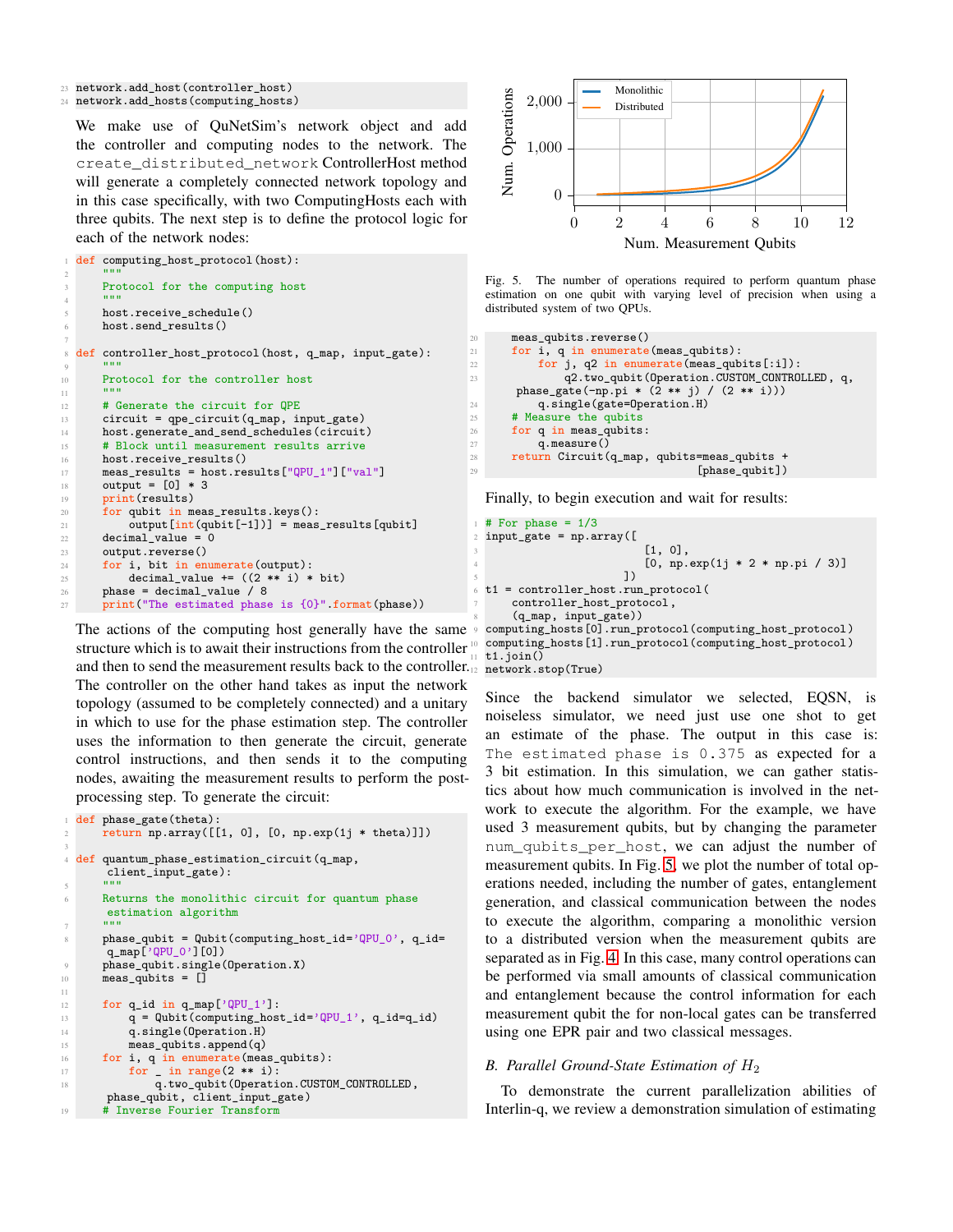the ground state energy of the  $H_2$  molecule using VQE over a distributed architecture. To get started with Interlinq, we import the necessary libraries. Interlin-q is built on the QuNetSim [\[23\]](#page-10-0) framework, and uses the QuTiP [\[53\]](#page-10-30) Python 2 def ctrl\_preparation\_ansatz(node, q\_map, params): backend of QuNetSim for qubit simulations. For this example, we use Xanadu's Pennylane library [\[54\]](#page-10-31) for its chemistry features. Here we highlight the structure of the simulation, and the full simulation with all the details is found in the source code [\[52\]](#page-10-29). The simulated architecture for this example is the same as depicted in Fig. [3](#page-4-0) having three computing nodes.

```
1 # QuNetSim Components
2 from qunetsim.components import Network
3 from qunetsim.backends import QuTipBackend
4 # Interlin−q Components
5 from interlinq import (ControllerHost, Circuit,
      ComputingHost, Constants, Clock, Qubit)
6 # Xanadu's Pennylane Python package
7 from pennylane import GradientDescentOptimizer
8 # A wrapper for Pennylane's qchem library
9 from hamiltonian_decomposition import decompose
```
Once all libraries are imported, we can initialize the network. 23 The network is composed of extended Hosts from QuNetSim $\frac{2}{25}$ for the computing and controller nodes and added to a QuNet-Sim Network.

```
# Initializing network objects
  network = Network.get_instance()
  qutip = QuTipBackend()4 network.start(backend=qutip)
  clock = clock()6 controller_host = ControllerHost(
          host_id="controller",
          clock=clock.
          backend=qutip
10 )
11 # Create a network of distributed QPUs
12 # Generates 3 computing nodes each with 4 qubits
13 # q_map is the distributed network topology metadata
14 computing_hosts, q_map = controller_host \<br>15 .create distributed network (
    .create_distributed_network(
16 num_computing_hosts=3,
17 num_qubits_per_host=4
18 )
19 # Start the controller and create the network
20 controller_host.start()
21 network.add host(controller host)
22 network.add_hosts(computing_hosts)
```
We define the parameters for the  $H_2$  molecule and generate the Hamiltonian decomposition.

```
geom = "h2.xyz"charge = 0mult = 1basis_set = "sto-3g"
5 name = "h2"# Decompose the Hamiltonian to a sum
  coefficients, observables, qubit_number \decompose(name, geom, charge, mult, basis_set)
9 # Create tuples for the observable and coefficients
10 terms = zip(coefficients, observables)
```
In the case of  $H_2$ , there are 15 terms in the decomposition and they are distributed evenly to the 3 computing nodes. The controller instructions are broken into two parts. The first part signals the computing nodes to receive the ansatz circuit. Next,  $_2$ the information for each computing node for computing the expectation value terms are distributed evenly amongst the computing nodes, and the instructions for sending back the

results are provided. The computing nodes are programmed to simply await instructions and execute.

```
# Protocols for the controller node
    # Define the operations for the ansatz circuit
    4 ops = init_ops(q_map) + ansatz_ops(q_map, params)
    # Create a single circuit as if one large QPU
    ansatz_circuit = Circuit(q_map, ops)# Distribute the circuit and sends execution schedules
    8 node.generate_and_send_schedules(ansatz_circuit)
10 def ctrl_expectation_values(node, q_map, terms):
11 # Prepare the expected expectation value
12 node.schedule_expectation_terms(terms, q_map)
13 # Generate Pauli string circuits
14 expvals_compute = hamilton_ops(node, q_map)
15 # Request expectation values
16 expvals_collect = request_expvals_ops(q_map)
17 # Create single circuit
18 circ = Circuit(q_map, expvals_compute + expvals_collect)
19 # Distribute the circuit and sends execution schedules
20 node.generate_and_send_schedules(circ)
21 # Await results from computing nodes
    node.receive_results()
  # Protocol for computing nodes
 def cpu task(node, send exp):
    26 node.receive_schedule()
    if send exp:
```
9

To execute the simulation for one parameterized ansatz, a series of threads are created so all instructions can perform in parallel. For each part of the instructions, the termination of each thread is monitored before beginning the next part of instructions.

node.send\_results("expectation")

```
1 # Trigger the distribution of the ansatz circuit
2 t1 = controller_host.run_protocol(ctrl_preparation_ansatz,
       (q_map, params))
3 threads = [t1]4 for host in computing_hosts:
    # Trigger the retrieval of the ansatz circuit
   threads.append(host.run_protocol(cpu_task, (False,))
 # Await all threads to terminate
8 for thread in threads:
9 thread.join()
10 # Trigger the expectation value calculation instructions
11 t1 = controller_host.run_protocol(ctrl_expectation_values,
      (q_map, terms)13 threads = [t1]14 for host in computing_hosts:
    # Await the expectation value calculation instructions
    16 threads.append(host.run_protocol(cpu_task, (True,))
17 # Await all threads to terminate
18 for thread in threads:
19 thread.join()
20 # Expectation value results ready
21 print(controller_host.results)
```
To reduce communication resources for this example, the computing hosts are programmed to compute the partial summation of their assigned terms multiplied by the respective coefficient. To then collect the expectation value estimates, the computing nodes send their partial summations to the controller node who receives:

```
1 {
  "QPU_0": {..., "out": 0.32072},
3 "QPU_1": {..., "out": −0.15644},
4 "QPU_2": {..., "out": −0.36714}
 5 }
```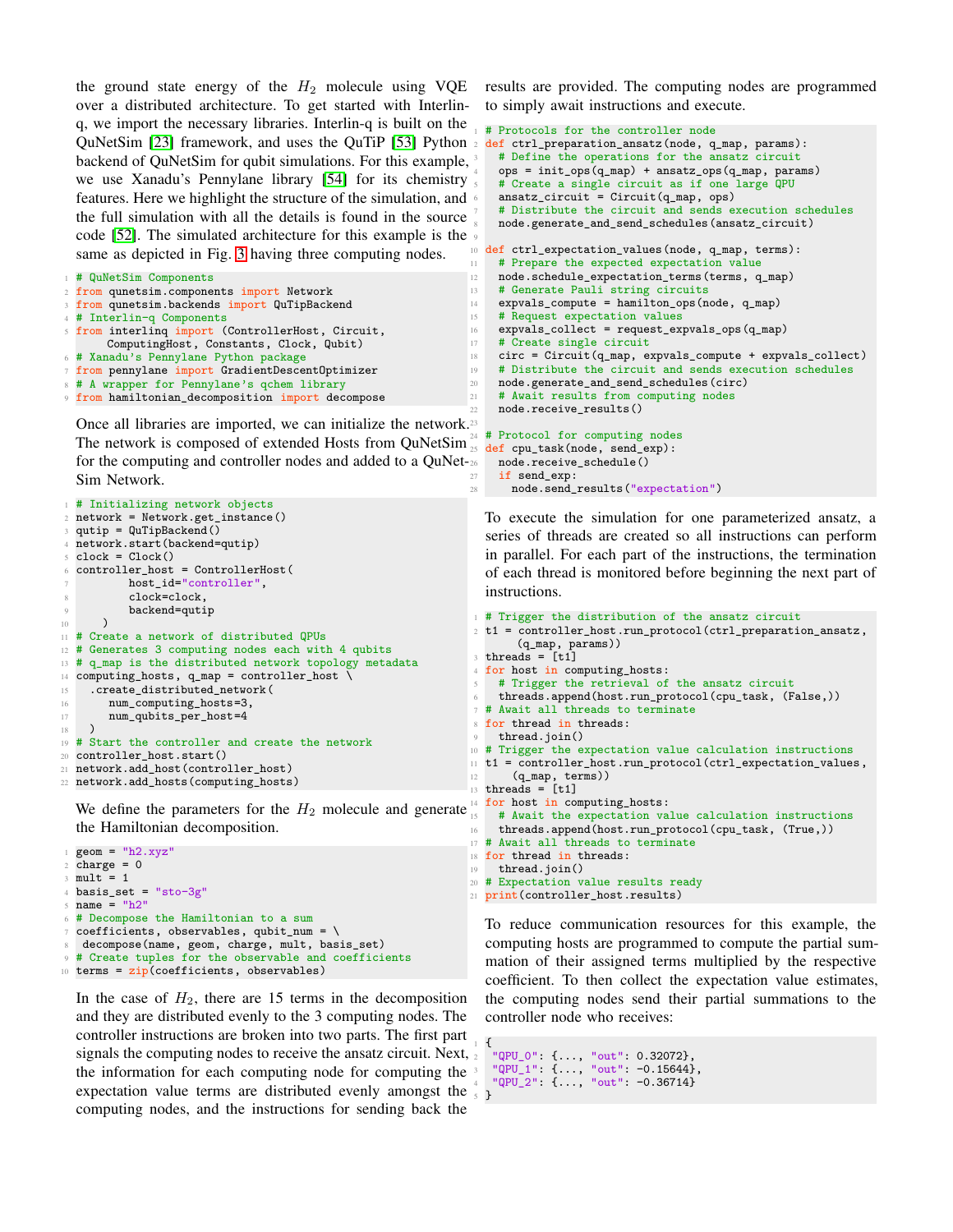The final step is for the controller to sum the three outputs generating an energy estimate for one set of parameters for the ansatz. To complete the optimization procedure, we use the simulation with a Python optimization library, where the variable params is the variable to optimize over.

#### VI. CONCLUSIONS AND OUTLOOK

In summary, we formalized—in a mathematical sense parallel and distributed quantum algorithms and provided a high-level algorithm for scheduling parallel and distributed programs in a network of distributed quantum processors. Within this formalism we analyzed three quantum algorithms that have a structure that maps straightforwardly into the framework we proposed. Lastly, we introduced the Interlinq software platform for distributed quantum algorithms, a first of its kind. We described its current features and reviewed two demonstrations for how one can use it to simulate distributed and parallelized quantum algorithms.

From a theoretical view, further research directions coming from this work will be to compare the theory of classical parallelized computing to quantum parallelized computing in depth. In this regard, studying the advantages and disadvantages of quantum parallel computing will be highly important, especially as scaling quantum computers via quantum networks becomes more viable. In the development view, for the Interlin-q platform, we aim to further develop its features, implementing more varieties of non-local control to better compare them. As we study the parallelization of quantum algorithms further, it will become important to ensure Interlinq remains easy to use but also has all of the features needed to simulate various classes of parallelized quantum algorithms. Adding features to easily implement the different ways to parallelize quantum algorithms will be a priority.

Lastly, the overall goal of the project is to develop Interlinq into a control platform for distributed quantum hardware. Much like IBM's circuit-runner service, we want to allow users to input their various circuits to execute as a batchjob, but further to be able to control the way their algorithms are distributed, using the various current and forthcoming methods, to then be ran on a distributed quantum computer. With the design methodologies used to develop the platform, as well as the feature of interchangeable quantum backends of QuNetSim, the components of Interlin-q are well architected to be extended into a control plane. The first step to achieving this goal will be to develop a proof-of-concept distributed simulation over a classical network.

Overall, exploring parallel and distributed quantum computing via theory and simulation as this work begins to do will be an important step on the path towards large-scale quantum computing.

#### ACKNOWLEDGMENTS

This work was completed under the Quantum Open Source Foundation Mentorship program and all authors thank the organizers. R.P. and S.D. thank the Unitary Fund for supporting and funding this project. A.R. and S.D. thank Will Zeng

for discussions regarding parallelization of QAE. This work is partially funded by the Deutsche Forschungsgemeinschaft (DFG) the Emmy-Noether grant NO-1129/2 (S.D).

#### **REFERENCES**

- <span id="page-9-0"></span>[1] J. Preskill, "Quantum computing in the nisq era and beyond," *Quantum*, vol. 2, p. 79, 2018.
- <span id="page-9-1"></span>[2] E. Campbell, A. Khurana, and A. Montanaro, "Applying quantum algorithms to constraint satisfaction problems," *Quantum*, vol. 3, p. 167, 2019.
- <span id="page-9-2"></span>[3] A. Cowtan, S. Dilkes, R. Duncan, A. Krajenbrink, W. Simmons, and S. Sivarajah, "On the qubit routing problem," *arXiv preprint [arXiv:1902.08091](http://arxiv.org/abs/1902.08091)*, 2019.
- <span id="page-9-3"></span>[4] K. R. Brown, J. Kim, and C. Monroe, "Co-designing a scalable quantum computer with trapped atomic ions," *npj Quantum Information*, vol. 2, no. 1, pp. 1–10, 2016.
- <span id="page-9-4"></span>[5] M. Zomorodi-Moghadam, M. Houshmand, and M. Houshmand, "Optimizing teleportation cost in distributed quantum circuits," *International Journal of Theoretical Physics*, vol. 57, no. 3, pp. 848–861, 2018.
- <span id="page-9-5"></span>[6] R. Van Meter, K. Nemoto, and W. Munro, "Communication links for distributed quantum computation," *IEEE Transactions on Computers*, vol. 56, no. 12, pp. 1643–1653, 2007.
- <span id="page-9-6"></span>[7] S. Daiss, S. Langenfeld, S. Welte, E. Distante, P. Thomas, L. Hartung, O. Morin, and G. Rempe, "A quantum-logic gate between distant quantum-network modules," *Science*, vol. 371, no. 6529, pp. 614–617, 2021.
- <span id="page-9-7"></span>[8] A. Serafini, S. Mancini, and S. Bose, "Distributed quantum computation via optical fibers," *Physical review letters*, vol. 96, no. 1, p. 010503, 2006.
- <span id="page-9-8"></span>[9] A. Yimsiriwattana and S. J. Lomonaco Jr, "Distributed quantum computing: A distributed shor algorithm," in *Quantum Information and Computation II*, vol. 5436. International Society for Optics and International Society for Optics and Photonics, 2004, pp. 360–372.
- <span id="page-9-9"></span>[10] S. DiAdamo, M. Ghibaudi, and J. Cruise, "Distributed quantum computing and network control for accelerated vqe," *IEEE Transactions on Quantum Engineering*, vol. 2, pp. 1–21, 2021.
- [11] D. Ferrari, A. S. Cacciapuoti, M. Amoretti, and M. Caleffi, "Compiler design for distributed quantum computing," *IEEE Transactions on Quantum Engineering*, vol. 2, pp. 1–20, 2021.
- [12] J. Eisert, K. Jacobs, P. Papadopoulos, and M. B. Plenio, "Optimal local implementation of nonlocal quantum gates," *Physical Review A*, vol. 62, no. 5, p. 052317, 2000.
- [13] O. Daei, K. Navi, and M. Zomorodi-Moghadam, "Optimized quantum circuit partitioning," *International Journal of Theoretical Physics*, vol. 59, no. 12, pp. 3804–3820, 2020.
- [14] P. Andres-Martinez and C. Heunen, "Automated distribution of quantum circuits via hypergraph partitioning," *Physical Review A*, vol. 100, no. 3, p. 032308, 2019.
- <span id="page-9-10"></span>[15] R. G Sundaram, H. Gupta, and C. R. Ramakrishnan, "Efficient Distribution of Quantum Circuits," in *35th International Symposium on Distributed Computing (DISC 2021)*, ser. Leibniz International Proceedings in Informatics (LIPIcs), S. Gilbert, Ed., vol. 209. Dagstuhl, Germany: Schloss Dagstuhl – Leibniz-Zentrum für Informatik, 2021, pp. 41:1-41:20.
- <span id="page-9-11"></span>[16] S. J. Devitt, "Performing quantum computing experiments in the cloud," *Physical Review A*, vol. 94, no. 3, p. 032329, 2016.
- <span id="page-9-12"></span>[17] A. Cross, "The ibm q experience and qiskit open-source quantum computing software," in *APS March Meeting Abstracts*, vol. 2018, 2018, pp. L58–003.
- <span id="page-9-13"></span>[18] A. R. Brodtkorb, C. Dyken, T. R. Hagen, J. M. Hjelmervik, and O. O. Storaasli, "State-of-the-art in heterogeneous computing," *Scientific Programming*, vol. 18, no. 1, pp. 1–33, 2010.
- <span id="page-9-14"></span>[19] S. Mittal and J. S. Vetter, "A survey of cpu-gpu heterogeneous computing techniques," *ACM Computing Surveys (CSUR)*, vol. 47, no. 4, pp. 1–35, 2015.
- <span id="page-9-15"></span>[20] T. Häner, D. S. Steiger, T. Hoefler, and M. Troyer, "Distributed quantum computing with qmpi," *arXiv preprint [arXiv:2105.01109](http://arxiv.org/abs/2105.01109)*, 2021.
- <span id="page-9-16"></span>[21] N. M. Neumann, R. van Houte, and T. Attema, "Imperfect distributed quantum phase estimation," in *International Conference on Computational Science*. Springer, 2020, pp. 605–615.
- <span id="page-9-17"></span>[22] M. Ying and Y. Feng, "An algebraic language for distributed quantum computing," *IEEE Transactions on Computers*, vol. 58, no. 6, pp. 728– 743, 2009.